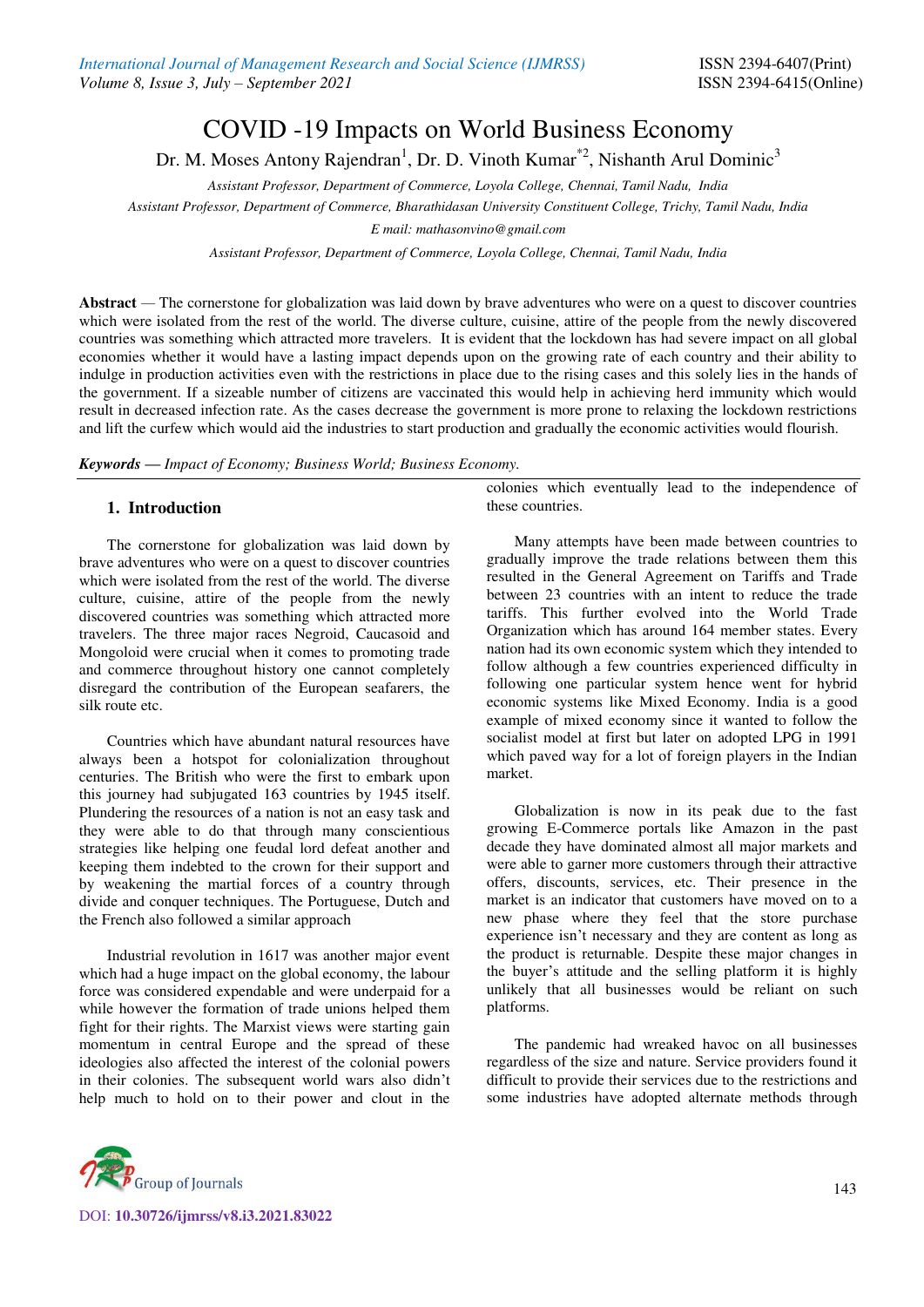which they could deliver. For instance the Information Technology sector was able to implement work from home, Education Industry was able to implement online classes and examinations without much hassle. The same cannot be said for other industries as they found it difficult to cope with the pandemic because of the lack of alternative methods to conduct their businesses.

# **2. Impact on Working Class**

 COVID-19–related job losses wiped out 113 straight months of job growth, with total nonfarm employment falling by 20.5 million jobs in April .The COVID-19 pandemic and associated economic shutdown created a crisis for all workers, but the impact was greater for women, workers, lower-wage earners, and those with less education .Women held more nonfarm payroll jobs than men for the first time during a period of job growth but COVID impacted negatively even for women.

# **3. Financial Sector Policy Interventions – Liquidity Support and Risk Mitigation – World Bank Report**

 The financial sector can do more for extenuation of the COVID-19 impacts on the economy by providing bridge financing and restructuring of loans for viable firms to help them alleviate the impacts of the crisis, adapt to the new operating environment, and, eventually, contribute to the recovery stage.

 Rising financial sector vulnerabilities have high impact on evolving markets such as Western Balkans whose financial systems are less equipped to manage weather shocks. The national financial sectors in the region are stable, it is essential to monitor credit and liquidity trends closely as COVID poses serious threat, globally and locally since 2019. The prolonged financial stress will require measures to prevent the build-up of financial stability risks.

The COVID-19 outbreak establishes both supply and demand shock's full magnitude, duration and financial, fiscal, and social consequences are still not clear. The rapid global spread of COVID virus has touched proportions and prompted a flurry of emergency measures such as rate cuts, tax deferrals, travel bans, liquidity support, and mandatory closure of businesses, limitations on gatherings to contain the spread, and avert a dislocation in financial markets. While incremental easing of lockdown measures has been initiated in the region, households, and firms, especially MSME (Micro Small Medium Enterprises), are confronted by plunging incomes, disruptions in supply chains, liquidity crunch, and tighter credit conditions are together delaying deliveries and payments. It also and causing job losses, finally firm closures and bankruptcies. Less



# **4. Financial Sectors Today**

While national financial sectors are stable, it is highly important to monitor credit and liquidity trends very closely because, COVID poses very serious threat, globally and locally since 2019. As countries deal with the full impact of the pandemic, they have the advantage that their financial systems indicators are generally sound. In 2019, bank capital adequacy averaged 18.3 %, it is far above the regulatory minimum. Compared to 1.7% a year earlier, profitability as measured by return on assets has slipped to 1.6%, but the ratio of liquid to total assets averaged 29% and loan-to-deposit ratios are below 100 across the board.

## **5. Financial Sector Vulnerabilities**

Financial systems are affected through four main channels: The impact of a crisis on the financial sector depends on the sector's ability to mitigate four risks: (a) Market risk: Acute swings in investor sentiment combined with sharp uncertainty may increase funding costs on both international and domestic markets for government sector and the private sector. (b) Liquidity risk: Market volatility has encouraged demand for liquidity. Moreover, cash flow conflicts in affected firms and public demand for cash could tighten funding and liquidity conditions for banks, and eventually affect private sector. Increased demand for forex instruments especially could cause a serious liquidity crunch. (c) Credit risk: Dimming economic forecasts will heighten NPLs and discourage both banks and nonbanks from loaning to support real activity. Credit risks are compounded when cash depend firms and households have debt obligations. They may fail to secure bridge financing to cover loss of income. (d) Risk to earnings and resilience: The previous risks might weaken the profit and earnings in financial sector, if stressed conditions persist. These risks have more impact on changing markets like Western Balkans whose financial systems are less equipped to weather shocks. Governments must deal with volatile markets even their financing needs and funding costs increase, foreign capital outflows, and investor behaviour becomes more unpredictable (World Bank. 2020. "'Fighting COVID-19 Europe and Central).

Financial Sector severely disrupting. High unofficial euroization constitutes a tail risk for financial stability in countries where banks are threatened by indirect credit risk because of their exposure to unhedged borrowers and by possible increased demand for forex instruments. Although Non-Performing Loans have been decreasing throughout the region, they are still high in Albania and BiH. The effect of clouded economic predictions on asset quality and

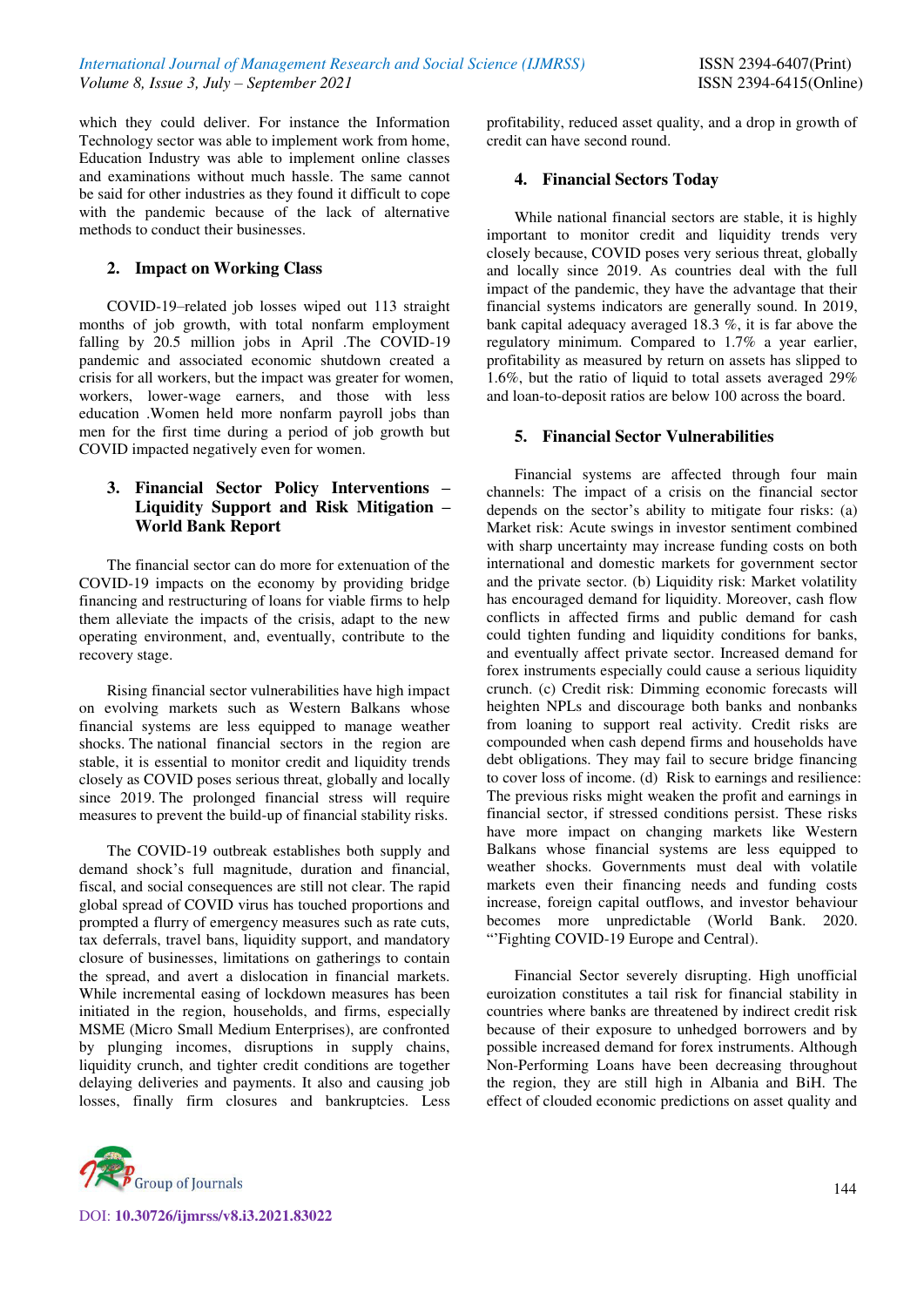interest of banks to lend can help to create a vicious cycle of substandard financial sector performance and falling economic growth.

Further risks stem from monetary and crisis management limitations and private sector debt vulnerabilities. In terms of crisis prevention, BiH, Kosovo and Montenegro have very less control over monetary policy, which makes it harder for them to manage liquidity. Although the last decade has seen significant improvements, throughout the region there are still weaknesses in the existing crisis management, supervisory and resolution frameworks. Moreover, private sector vulnerabilities have increased from a combination of such factors as the level of both corporate and household debt, and the currency and maturity structure of debt. Especially, the financial health of companies is an influencing factor because, debt from the 2008–09 crisis are still unresolved.

# **6. Mitigating Financial Sector Vulnerabilities and Supporting – Corporate Liquidity**

The financial sector can do much to help mitigate the impact of COVID-19 on the real economy. Bank bridge financing and restructuring of loans for sound borrowers who have become cash-strapped can help them alleviate the impacts of the crisis, adapt to the new operating environment, and, eventually, contribute to the recovery stage. Here, lines of credit and partial credit guarantees can provide additional financing to keep viable enterprises in operation and restore credit flows to boost investment. In the recovery phase, exporters and firms integrated in supply chains would also benefit from tailored export financing, factoring, and credit insurance mechanisms. Financial sector measures to support the economy should be broad, transparent, and rapid while balancing financial stability concerns. Emergency measures should be timebound and have clear exit strategies. Prudential measures can responsibly create capital space for banks to resume lending.

 This can be done through the release of countercyclical capital buffers, release of the conservation buffer, and temporary bans on executive bonuses, dividend payouts, and share-buybacks. Countries might also introduce regulatory forbearance measures such as temporary, welltargeted moratoriums on loan repayments. Other measures, particularly freezing classification and provisioning, could rapidly create serious risks for banks and customers alike, let alone making supervisory responses even more challenging unless they are temporary and closely monitored. They need to therefore be carefully assessed on a case by case basis. At the same time, prolonged financial stress will require measures to prevent the build-up of financial stability risks. Central banks and supervisory



DOI: **10.30726/ijmrss/v8.i3.2021.83022**

authorities will need to monitor financial soundness more intensively, especially credit and liquidity trends. To prevent second-round effects on the economy and support financial stability, building up macro prudential, insolvency, and financial safety net frameworks will be crucial. Crisis management can effectively manage with weak financial institutions plus an insolvency framework that can resolve the difficulties of ailing firms quickly. It will help mitigate values that is destroying defaults throughout the supply chains, relieve financial stress, and sustain the flow of credit to support the economy.

Financial authorities across the region have already stimulated to limit the economic fallout and maintain financial stability. They are closely monitoring liquidity and credit trends in light of rising financial stability concerns. Regulatory and supervisory authorities in Albania, BiH, Kosovo, Montenegro, and Serbia introduced regulatory forbearance measures such as moratoriums on loan repayments and changes to credit risk classifications (BiH). The National Bank of North Macedonia has extended the number of past-due days after which a credit is considered nonperforming and in Albania, BiH, and Montenegro supervisory agencies have suspended bank dividend and bonus payments. As for monetary policy, the central banks of Albania, North Macedonia, and Serbia have all cut their policy rates. Serbia's has also launched a liquidity support program for banks through repo and swap transactions, and North Macedonia's has changed denar reserve requirements for new and restructured loans and postponed application of liquidity requirements to allow banks to focus on lending to businesses and households. The Bank of Albania has lifted the ceiling on the loans that commercial banks receive from the central bank and has announced that should there be further liquidity constraints, it may resort to quantitative facilitation through purchase of government securities and ultimately use of reserves within the statutory limits. Lastly, governments in Albania, BiH, Montenegro, North Macedonia, and Serbia have announced direct financial support to businesses through loans and credit guarantees, to be distributed via development finance institutions, new guarantee funds, and the banking system.

# **7. Impact of Covid 19**

## **7.1 Impact on the Stock Market**

The stock market was very volatile in the last financial year with a slight surge during the announcement of the budget but the projections for this year indicates that the market won't fall as bad as last year. The only solace is that a lot of individuals have started investing and more have set up trading accounts the interest among general public has started to spike up. The industrial activity has steadily gone up the transition has been smooth from last year's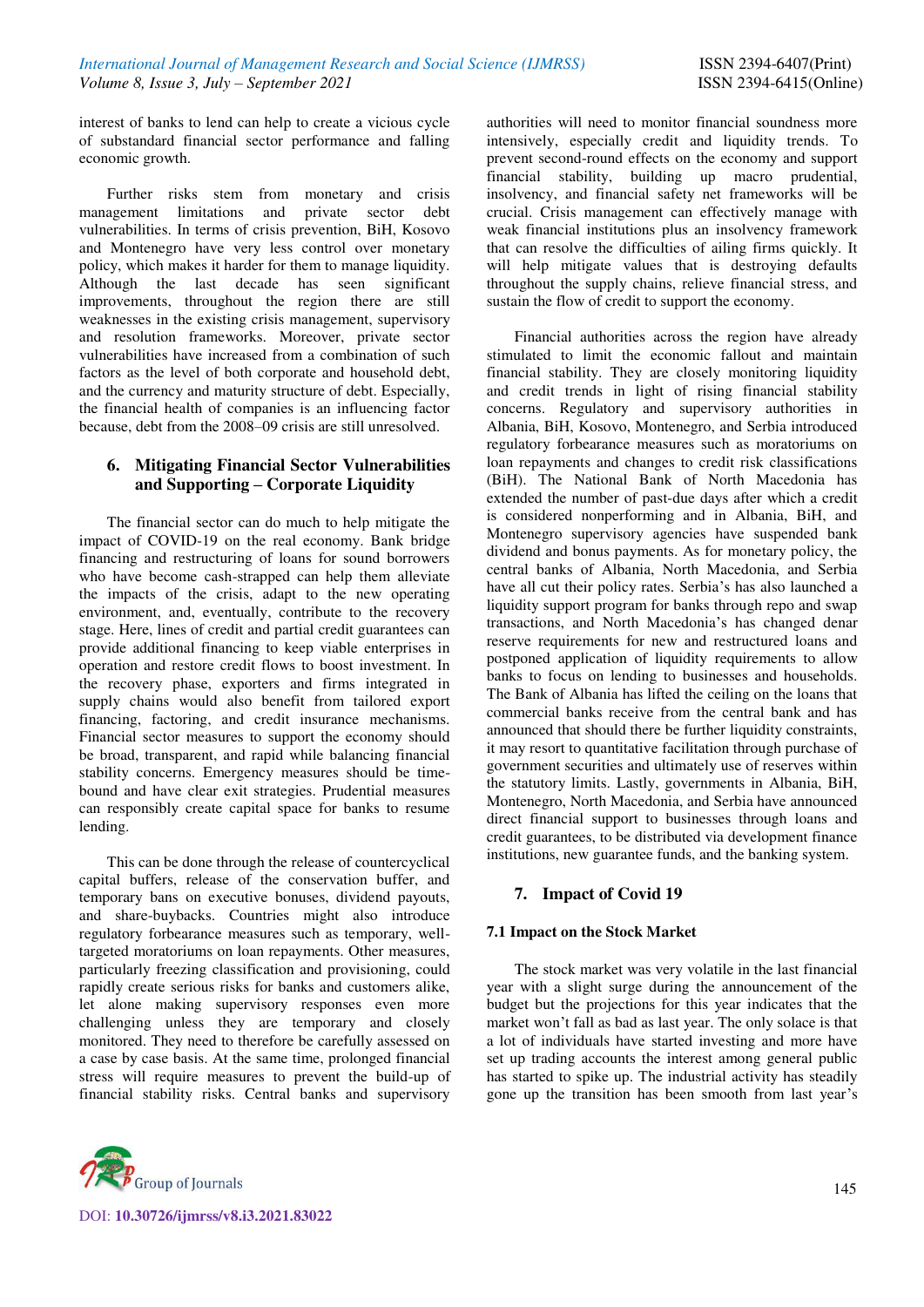impact. Despite all the panic a lot of participants are baffled by the fact that the market is resilient to the second wave. Once the government initiates huge vaccination drives throughout the country a lot of industries and retail units will get back to its feet which will help the economy to recover within a short span of time.

## **7.2 Impact on Employment Rate**

Centre for Monitoring Indian Economy released data which indicated that unemployment has again started rising in the country. The impact is quite severe in urban areas where the unemployment rate is close to 10 per cent the major reason for that being migrant labourers retreating to their native places. The strict nationwide lockdown to contain the virus spread has hugely contributed the unemployment rate and gig workers have been affected due to this.

Sectors which were heavily affected by the lockdown found it difficult to keep its workers employed and those who did retain their employees opted to go for pay cuts. Due to the loss of employment household income has fallen down drastically.

## **7.3 Impact on Different Industries**

Industries like Pharmaceuticals, Information Technology have been able to resist the impact of the lockdowns however real estate hasn't done really well compared to last year and has been predicted that it would stagnate. The demand has fallen down however the prices aren't falling at the same rate despite the potential incentives and subsidies which would be offered by the government to propriety developers there isn't any guarantee that the sector would do well.

Agriculture wasn't affected drastically because the lockdown was imposed after the sowing season and since most IT companies have adopted the Work From Home model they are able to sustain and in some cases they have performed phenomenally since the have cut costs like rent, electricity and travel allowance to employees. The most affected sectors are travel, retail, consumer durables, mass entertainment and automobiles.

#### **7.4 Impact on International Relations**

Throughout history there are several events which are of high significance because they have influenced world politics. Events like the plague, assassination of Archduke Ferdinand, fall of Berlin Wall, Attack on the world Trade Centre, and advent of the World Wide Web etc. have all had severe repercussions and have acted like a spark which triggered a series of other events like a chain reaction.

146

DOI: **10.30726/ijmrss/v8.i3.2021.83022**

Whether the current Covid-19 pandemic would fall in the above category is a question which could only be answered by historians of the future however one cannot deny the fact that the pandemic had also played a huge role when it comes to influencing the global politics. Through vast advancement in the field of medicine and technology the effect of the previous endemics and pandemics have been curtailed and very rarely they reach a rapid infectious stage but Covid-19 a variant of the SARS COVID virus is an exception and it has had a very severe effect on all major countries. Lockdowns which were imposed as a precaution had hampered significant economic activities like production and distribution.

Despite all this there hasn't been any shift in power or clout and the superpowers of the world have managed to hold on to their strengths and the pandemic has had little to no effect on these countries who have kept their power and wealth intact.

## **7.5 Impact on Mental Health**

Mental health of the people around the globe has been quite unstable. The fear of contacting te virus and in some cases fear of death due to infection has led to a lot of stress. The lockdown and curfew imposed by the government has made things even worse. Being stuck in the home has not made it easy for individuals and many are seeking the help of medical professionals. Since a horde of people have lost someone closer to them they find it difficult to get back their regular life and even the government has appointed counsellors for this purpose. People around the world are seeking some sort of emotional support when they have contacted the virus since the isolation is taking a toll on their mental health.

Apart from the above factors there are other reasons such as unemployment, work from home, and lack of socialization are also responsible for the psychological stress everyone's going through during the lockdown. The World Health Organization, together with its partners, is providing guidance during the pandemic for health workers, managers of health facilities, people in isolation and members of the public more generally, to help them look after their mental health.

#### **7.6 Impact on Third World Countries**

The impact of the pandemic on developing and underdeveloped countries is much worse and it is difficult to assess the damage at the early stage. Given the situation surveys could not be conducted and other methods are quite inaccessible to the people below the poverty line. The severity cannot be established if accurate data is not collected. IMF has given estimates which makes it easy to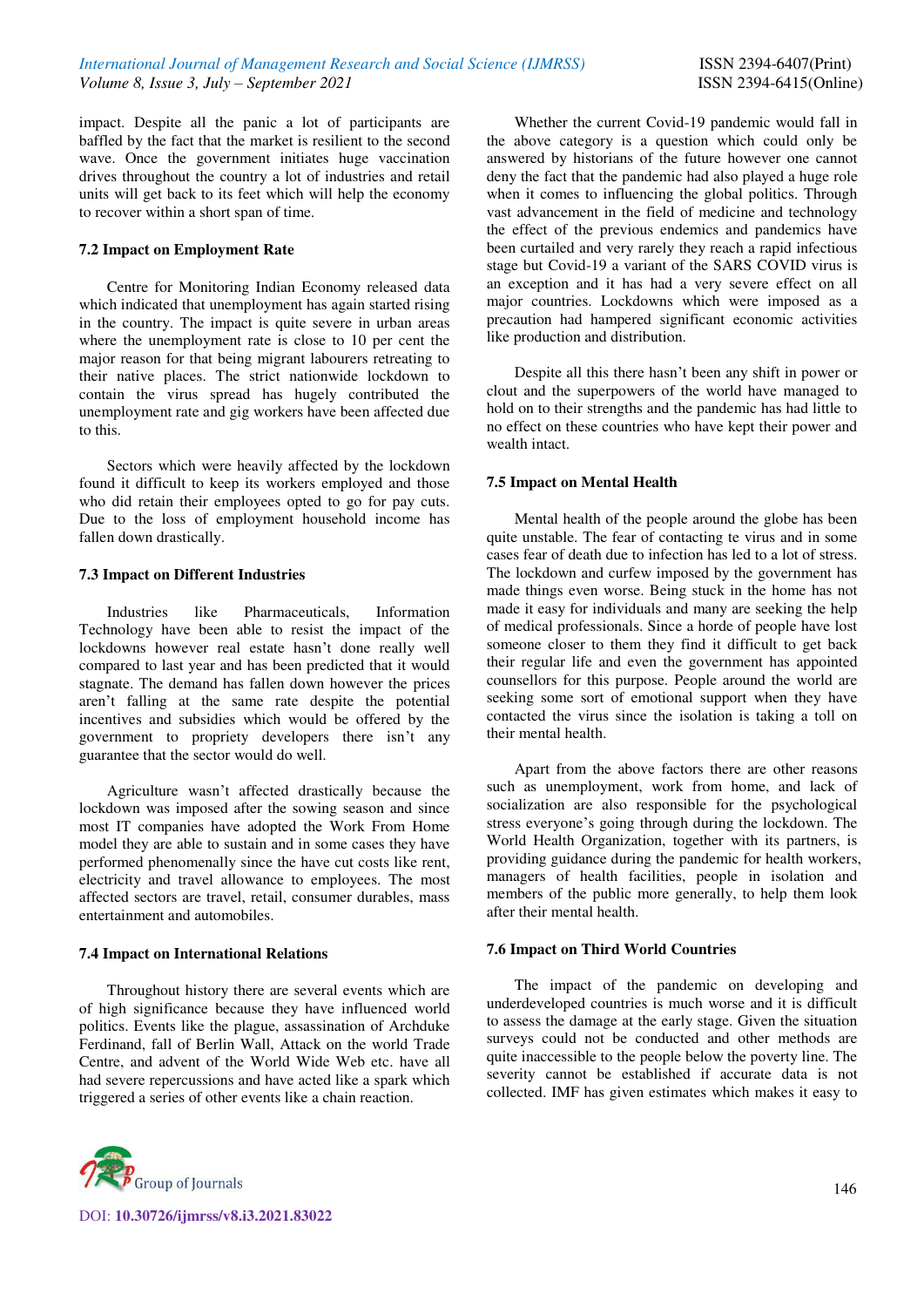infer the impact of the pandemic on third world countries. COVID-19 is believed to be a temporary shock to economic growth, this is supported by the fact that countries like China have had a quick recovery firm recession and many believe this could be the case for other countries as well however the economic damage could last longer for majority of countries, this could push the families further into poverty and they cannot rely on assistance from the government also. If the economy is not able to bounce back it would have severe consequences.

It has been estimated that a lot of counties from the African continent like Nigeria and the Republic of Congo could face log-lasting impact which could be a huge setback for their development and Asian countries like India, Bangladesh and Philippines are estimated to have a quick recovery and recession would reverse fast due to the increasing growing rate of the economy

## **7.7 Impact on GDP**

Many forecasts have suggested earlier that the Gross Domestic Product (GDP) would definitely contract and would revert back to normal rates only when the lockdown is relaxed and production activities happen in a full swing. Forecasters heavily relying on GDP might also not provide a clear picture on the status of the economy since it does not take into account the value of household work and the environmental damage which other production activities cause.

India's gross domestic product contracted 23.9% and the economic growth suffered its worst fall on record in the April-June quarter which has surpasses its previous recorded in 1996. The already-declining consumer demand and investment also weighed in on the lockdown.

Except for China, all other major economies have felt the negative impact of coronavirus pandemic. In the April-June quarter of 2020, Chinese economy grew by 3.2%. The United Kingdom has reported a 21.7% contraction in the April-June quarter of 2020. It is their second consecutive quarterly decline. France's GDP contracted by a record 18.9 per cent, Italy's GDP contracted 17.7%. Canada's GDP contracted by 13%, Germany's GDP by 11.3%. It is the steepest since the country's statistical office started to track quarterly economic data a half-century ago. Japan's economy contracted a record 9.9% it is the worst economic contraction for Japan since 1980, eclipsing. USA's GDP contracted by 9.1%, this is their largest decline since 1947.

## **8. Conclusion**

It is evident that the lockdown has had severe impact on all global economies whether it would have a lasting impact depends upon on the growing rate of each country



DOI: **10.30726/ijmrss/v8.i3.2021.83022**

and their ability to indulge in production activities even with the restrictions in place due to the rising cases and this solely lies in the hands of the government. If a sizeable number of citizens are vaccinated this would help in achieving herd immunity which would result in decreased infection rate. As the cases decrease the government is more prone to relaxing the lockdown restrictions and lift the curfew which would aid the industries to start production and gradually the economic activities would flourish.

## **References**

- [1] Allen, F., &Carletti, E. (2010). *An overview of the crisis: Causes, consequences, and solutions. Inter. Review of Finance,* 10(1), 1-26.
- [2] Bentolila, S., Jansen, M., & Jiménez, G. (2018). *When credit dries up: Job losses in the great recession. Journal of the European Economic Association,* 16(3), 650-695.
- [3] Bezemer, D. J. (2011). *The credit crisis and recession as a paradigm test. Journal of Economic* Issues, 45(1), 1-18.
- [4] Banchmann.R (2020) Understanding institutional bases trust building processes in inter organizational relationships. Organizationan studities, 32(2), 281-301.
- [5] Cai & Chan, (2009). The chinese hukou system at 50. Eursian geography and economics, 50(2), 197-221
- [6] Duffin, E. (2020, April 3). *Impact of the coronavirus pandemic on the global economy - Statistics & Facts. Statista.* Retrieved from https:/[/ www.statista.com/topics/6139/](http://www.statista.com/topics/6139/) covid-19-impact-on-theglobaleconomy/
- [7] Duffin, E. (2020). *Opinion of Adults in G7 Countries of the Expected Impact of the COVID-19 Pandemic on their Household Income as of March 2020*. Available online at: https://www. statista.com/statistics/1107322/covid-19-expected-impacthousehold-income-g7/ (Accessed April 22, 2020)
- [8] Dullien, Kotte, Márquez, and Priewe (2010), Verick and Islam (2010). *Interpreting the Causes of the Great Recession of 2008. Financial system and macroeconomic resilience*: revisited. Bank for International Settlements.
- [9] El-Erian, M. (2020). *The Coming Coronavirus Recession and the Uncharted Territory Beyond. Foreign Affairs, Media Report. Available at:* [https://www.foreignaffairs.com/articles/2020-](https://www.foreignaffairs.com/articles/2020-0317/coming-coronavirus-recession) [0317/coming-coronavirus-recession](https://www.foreignaffairs.com/articles/2020-0317/coming-coronavirus-recession)
- [10] Financial Times (2020). *Global recession already here, say top economists.* Available at[: https://www.ft.com/content/be732afe-](https://www.ft.com/content/be732afe-6526-11ea-a6cd-df28cc3c6a68)[6526-11ea-a6cd-df28cc3c6a68](https://www.ft.com/content/be732afe-6526-11ea-a6cd-df28cc3c6a68)
- [11] Frankel, J., &Saravelos, G. (2012*). Can leading indicators assess country vulnerability? Evidence from the 2008–09 global financial crisis.* Journal of International Economics, 87(2), 216-231. Retrieved from https://www.sciencedirect. com/science/article/abs/pii/ from https://www.sciencedirect. S0022199611001735?via%3Dihub
- [12] Georgieva, K (2020). *IMF Managing Director Kristalina Georgieva's Statement Following a G20 Ministerial Call on the Coronavirus Emergency*. IMF Press statement. Available at: https://www.imf.org/en/News/Articles/2020/03/23/pr2098- imf managing-director-statementfollowing-a-g20-ministerial-call-on-thecoronavirus-emergency
- [13] Gormsen and Koijen (2020) analyze the dynamics of the index and dividend futures around some of the key events during the crisis for the European, Japanese, and US market.
- [14] Horowit, J. (2020). *The global coronavirus recession is beginning. CNN. Media report.* Available at: https://edition.cnn.com/2020/03/ 16/economy/global-recession-coronavirus/index.html
- [15] Larry Elliot, L. (2020). *Prepare for the coronavirus global recession. The Guardian. Media report. Available at:* [https://www.theguardian.](https://www.theguardian.com/business/2020/mar/15/prepare-for-the-coronavirusglobal-recession)  [com/business/2020/mar/15/prepare-for-the-coronavirusglobal](https://www.theguardian.com/business/2020/mar/15/prepare-for-the-coronavirusglobal-recession)[recession](https://www.theguardian.com/business/2020/mar/15/prepare-for-the-coronavirusglobal-recession)